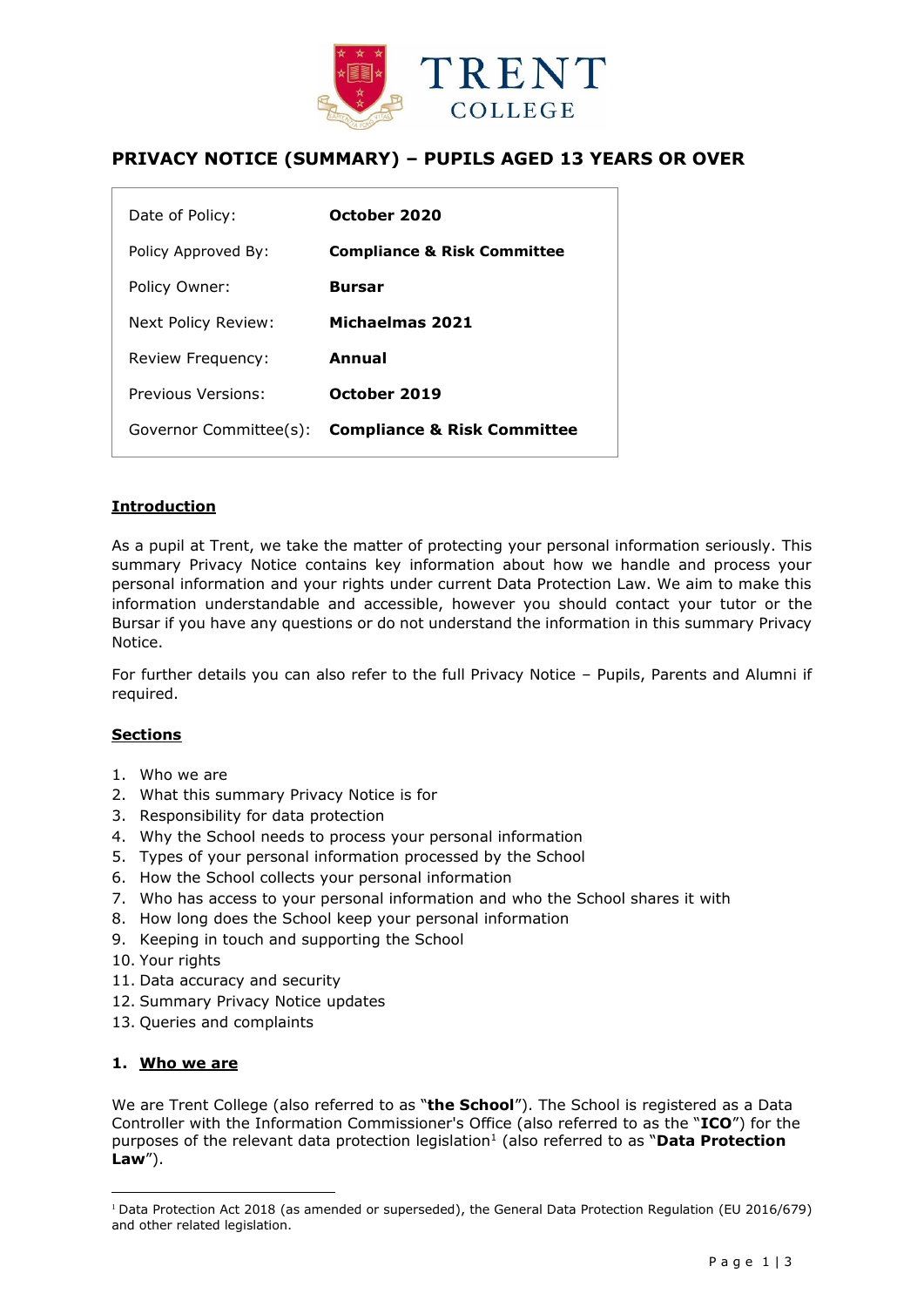# **2. What this summary Privacy Notice is for**

This summary Privacy Notice contains key information about how the School handles and processes your personal information and your rights under current Data Protection Law.

For further details you can also refer to the full Privacy Notice if required.

# **3. Responsibility for data protection**

The School has appointed the Bursar as Privacy Compliance Lead, who will endeavour to ensure that your personal information is processed in compliance with this summary Privacy Notice and Data Protection Law.

# **4. Why the School needs to process your personal information**

The School will need to process your personal information in order for the School to fulfil its obligations to you and to allow you to make the best use of your time at the School. The School will therefore have what is called a "legitimate interest" for processing your basic personal information and sensitive personal information. The School may sometimes be required to seek your consent to process your personal information for a specific purpose. The School will only hold the minimum information required to allow you to thrive in your years here.

# **5. Types of your personal information processed by the School**

The types of your personal information processed by the School include by way of example:

- your name, address, telephone numbers, e-mail addresses and other contact details;
- your car details (if applicable);
- your academic, disciplinary, admissions and attendance records (including information about any special needs), and examination scripts and marks;
- information about your health and welfare (where appropriate);
- references given or received by the School about you;
- correspondence with and concerning you; and
- photographs and images of you engaging in school activities, and images captured by the School's CCTV system.

# **6. How the School collects your personal information**

Generally, the School collects personal information from you or your parents directly. However in some cases your personal information will be supplied by third parties (for example another school) or collected from publicly available resources.

# **7. Who has access to your personal information and who the School shares it with**

For the most part, your personal data will remain within the School and will only be processed by appropriate staff in accordance with the School's access protocols.

However occasionally, the School may need to share your personal information with third parties such as:

- service providers (for example IT software providers, healthcare provider, trip providers and photographers);
- government authorities (for example DfE, police or the local authority);
- examination boards; and

 $\overline{a}$